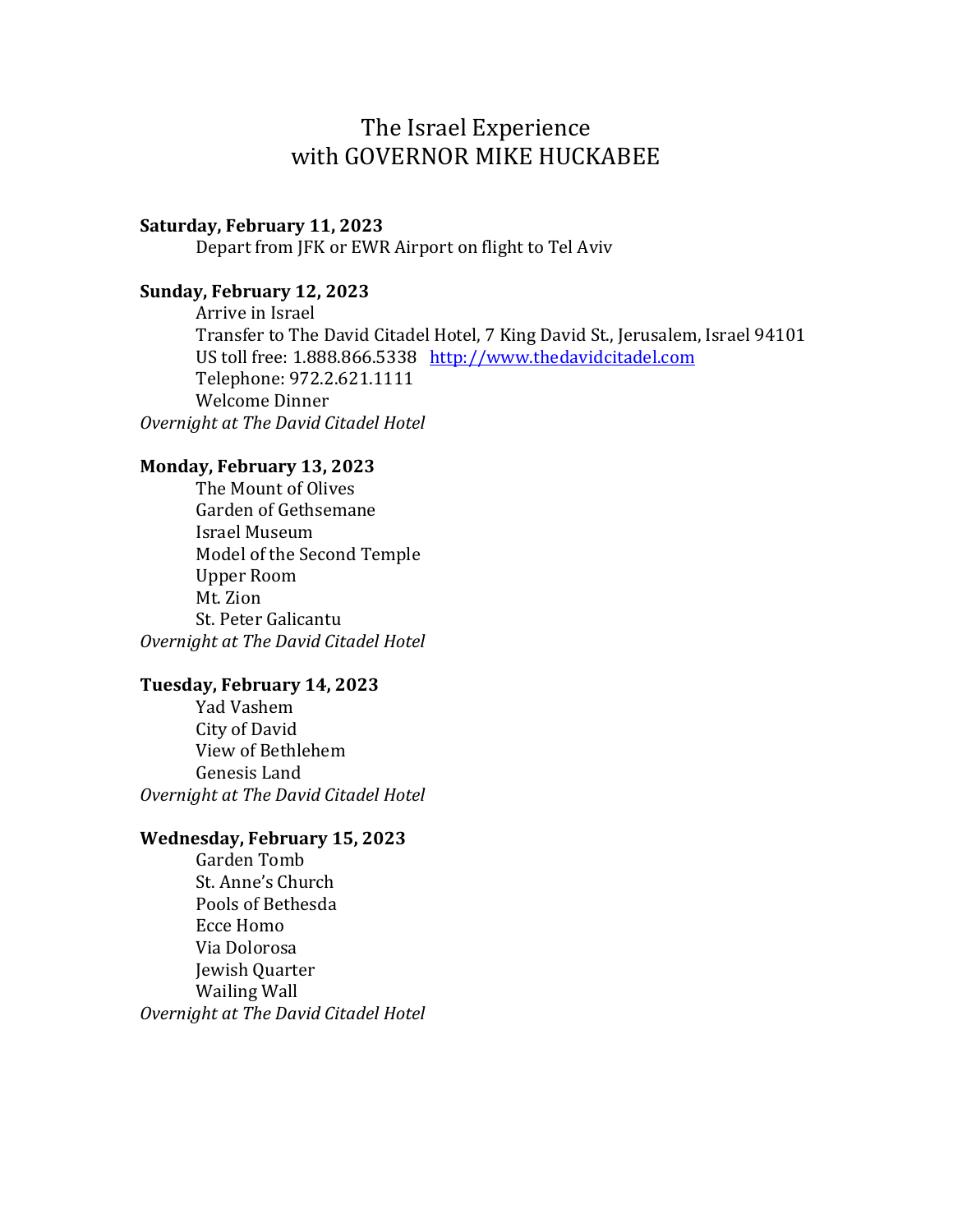#### Thursday, February 16, 2023

 Masada Ein Gedi Qumran Swim in the Dead Sea Transfer to Gai Beach Hotel, Eliezar Kaplan Blv, Tiberias 1410201 Telephone: 04-6792776 http://www.gaibeach.com/en/home Overnight at the Gai Beach Hotel, Tiberias

#### Friday, February 17, 2023

 The Mount of Beatitudes Tabgha Nazareth Village Yardenit Baptism in the Jordan River Overnight at the Gai Beach Hotel, Tiberias

#### Saturday, February 18, 2023

 Boat Ride on the Sea of Galilee Ancient Boat Capernaum Gadera Overnight at the Gai Beach Hotel, Tiberias

#### Sunday, February 19, 2023

Sunrise Service Golan Heights Cesarea Phillippi Tel Dan Overnight at the Gai Beach Hotel, Tiberias

## Monday, February 20, 2023

 Mount of Precipice Megiddo Muchraka Caesarea Farewell Dinner Transfer to the Airport Flights home

#### Tuesday, February 21, 2023

Flights arrive at JFK or EWR Airports